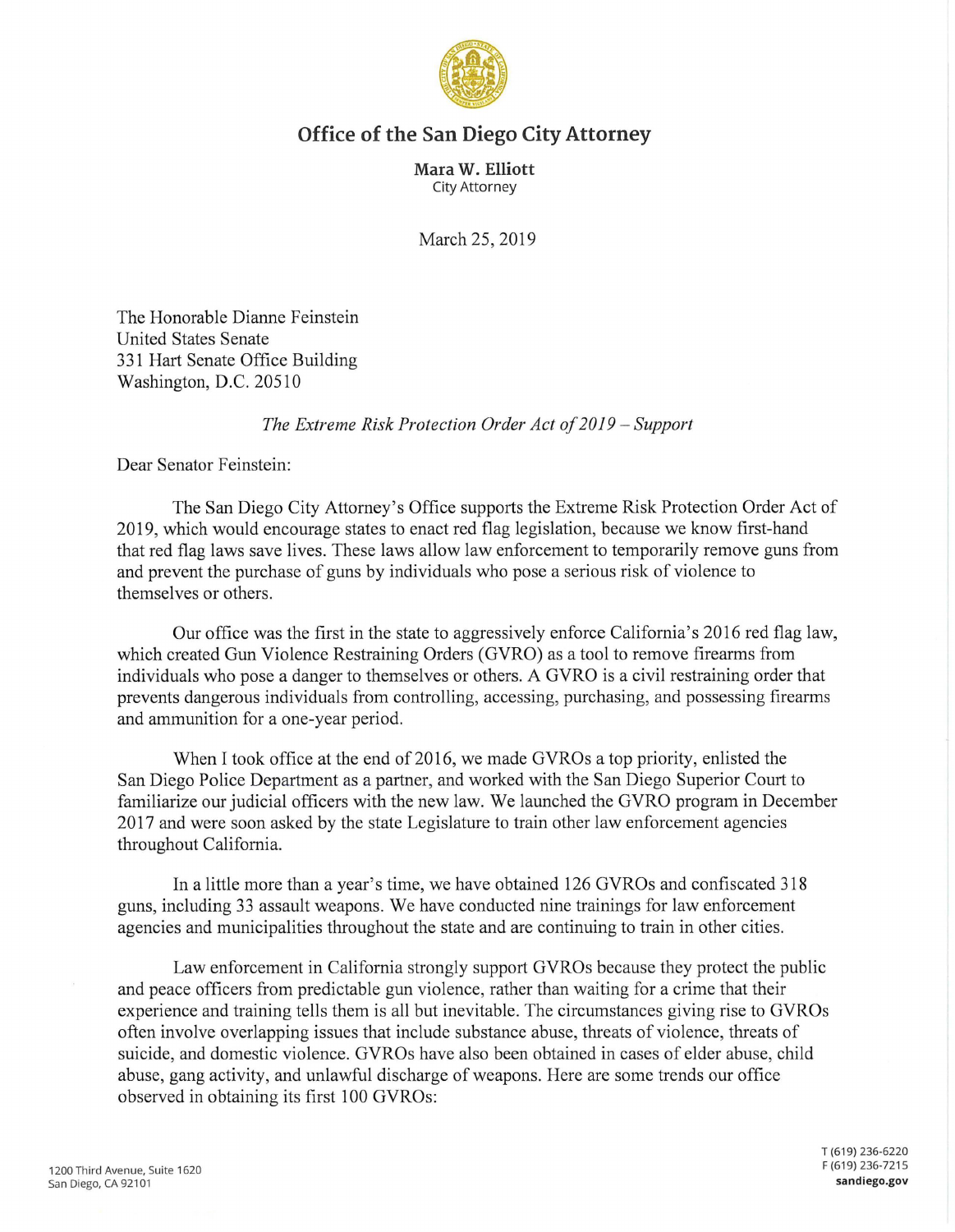- About 40 percent of the cases related to family violence, relationship violence, or stalking.
- About one-fourth of the cases involved some form of substance abuse.
- About one-fourth of the GVROs resulted in the removal of guns from individuals threatening suicide.
- Eighteen GVROs were obtained against individuals struggling with mental health issues, including dementia and Post-Traumatic Stress Disorder.
- Fourteen GVROs were obtained against individuals who threatened violence in the workplace or at a school.
- Ten GVROs were obtained against juveniles or individuals who used social media to make threats.

Of the GVROs obtained, countless tragedies have been prevented.

Here are a few instances when a GYRO intervention has likely saved lives:

## **GVRO averts potential workplace mass shooting**

Employees of an automobile dealership had become increasingly disturbed by a coworker's behavior. After the mass killing in Las Vegas, this service adviser had praised the shooter for not committing suicide until he had gunned down enough victims to set a modern record for mass killing. "If I were him," the service adviser volunteered, "I would have shot up a mosque and then shot it out with cops." Not long after, he boasted that if he were fired by the car  $dealership - a prospect that seemed likely - he would return with his gun. A co-workers notified$ police and our office obtained a GYRO. The man surrendered a semi-automatic rifle with significant killing capability.

## **GVRO prevents potential suicide**

A 29-year-old man made a suicide threat to his fiance. He then got into a physical fight with his elderly father over access to firearms and was taken into custody. While in custody, the man implied he was going to shoot an officer. Our office obtained a GYRO and confiscated seven guns, including three AR-15 rifles. The man's AR-15 rifles were likely modified in a manner that makes them illegal in California.

## **GVRO uncovers deadly arsenal in home of accused attempted murderer**

A homeowner who lived near an elementary school shot a city employee who was part of a crew fixing a water leak. Though he was in jail for attempted murder, police were rightly concerned that he would have immediate access to weapons concealed in his house if he was released on bail. Their instincts were confirmed when, after our office obtained a GYRO, they searched his residence and uncovered a cache of weapons that included 56 firearms (including an assault rifle), explosives, and 75,000 rounds of ammunition.